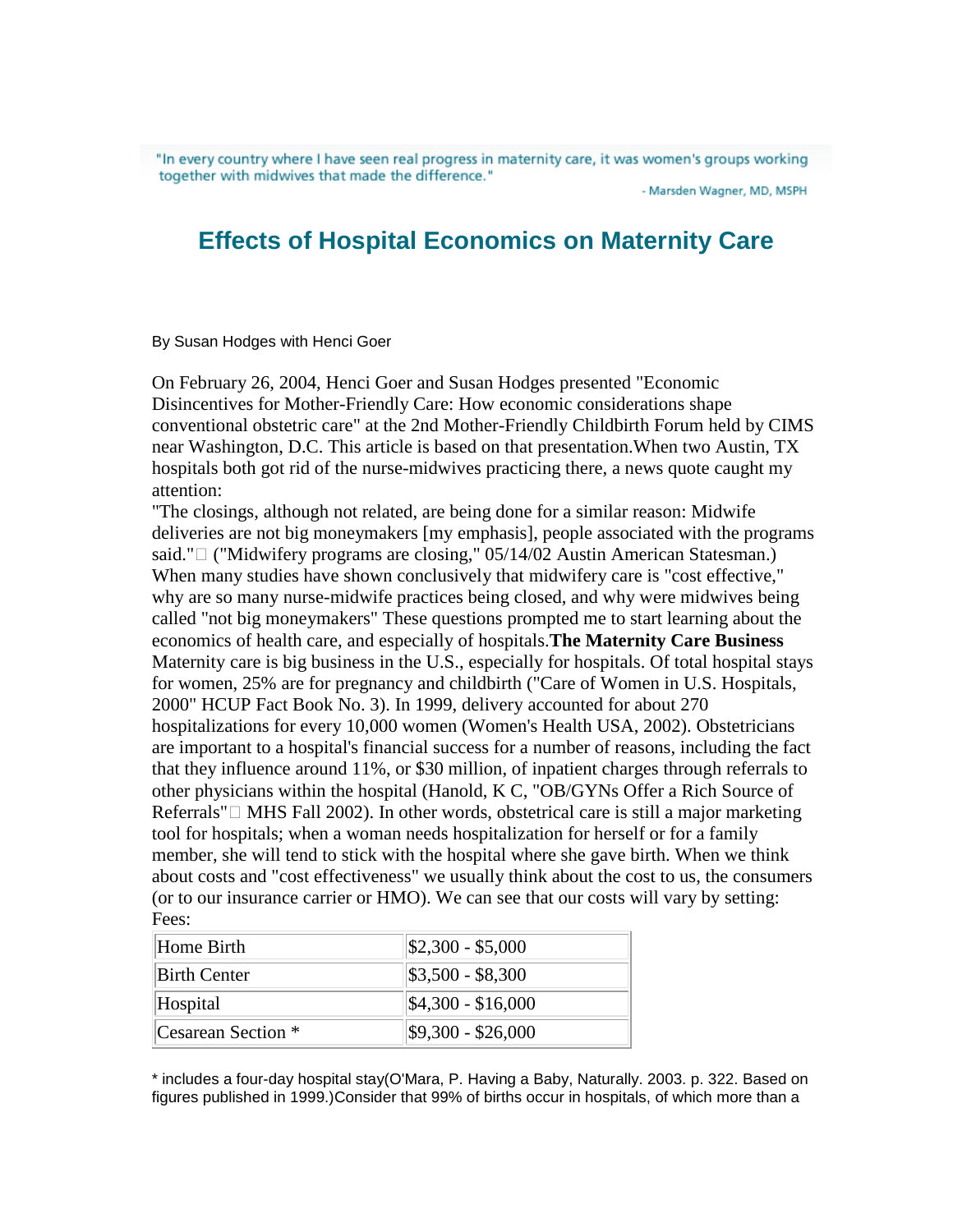quarter are cesarean sections, and that home birth costs as little as one sixth the cost of an uncomplicated vaginal birth in the hospital.Hospitals, on the other hand, are thinking in terms of their net income, of billings versus their costs. Every hospital needs to at least break even, but if it is a "for profit," there also are shareholders expecting a profit on their investment.A number of economic factors affect hospitals, including some that are somewhat unique to hospitals compared to other businesses:

- High fixed costs (for expensive facilities, required staffing, special management needs for dealing with disease, etc.)
- Marketing (to attract patients who would otherwise use competing hospitals)
- Unpredictability (of medical events, use of services and facilities, etc.)
- Unpaid billings (a growing problem)
- Variable profitability among services

Illness, accidents and births are unpredictable, but a hospital must always be prepared for these. If one can make any of these events less random and more predictable, staffing can be more efficient. Childbirth has the potential for being made more predictable by manipulating labor (induction, active management of labor) or by scheduling cesarean sections. From 1989-1997 births have become more frequent on weekdays compared to weekends, and "Births delivered by repeat cesarean and vaginal births that were induced are especially likely to occur on weekdays." (Trends in the Attendant, Place and Timing of Births and in the Use of Obstetric Interventions, United States, 1989-97. Vol. 47, No. 27. 16. pp. (PHS) 2000-1120.) Hospitals can increase their income by reducing their fixed costs (equipment, buildings, staff) and/or by increasing efficiency (more patients or billable events per unit of time). For maternity care, decreasing the amount of time each patient is in the hospital (hurrying labor along) and increasing the use of lab tests, drugs and other billable treatments are ways of increasing income for each birth. The more technology and the more tests and procedures that can be performed (and billed for), the greater the differential between costs to the hospital and what the hospital charges. In other words, as care gets more complex, the costs increase but the profit margin goes up even faster.

Hospitals compete for patients by marketing their services, and having the "latest technology" and services available around the clock is great for marketing. However, once a hospital has invested in the technology or must pay for specialized staff, there is a strong incentive to make as much use of the technology as possible, so that the fixed costs of having the technology or staff are offset by billing. For example, hospitals want to offer epidural anesthesia, so must incur the costs of having an anesthesiologist available around the clock, creating an incentive for the hospital and the staff to encourage "every" laboring woman to have an epidural whether or not she wants one. This also holds true for OBs who purchase expensive ultrasound equipment for their offices; the way to make that equipment pay off is to perform, and bill for, as many ultrasounds as possible, whether or not there is any medical need for them.

Obstetricians make the decisions about clinical care – both hospital protocols and individual decisions for each patient. Obstetricians need to maintain their hospital privileges, and to some extent the "health" of the hospital depends on clinical practices that result in maximum billing. Obstetricians also have to pay for their liability insurance coverage, and the rates have been increasing substantially in recent years. One way obstetricians can make more money (to pay for insurance while maintaining the standard of living to which they are accustomed) is to see more patients in the same amount of time. How to accomplish this? A planned cesarean section can be performed in 20 to 30 minutes, scheduled conveniently around office hours. In contrast labor takes hours or days and is unpredictable. There is no question that planned cesarean sections are more profitable for both the obstetrician (in most states OBs are reimbursed more for a cesarean section than for a vaginal birth) and the hospital (more technology, drugs, lab work, etc. can all be billed). In addition, scheduling cesarean sections makes it possible for the obstetrician to have more patients, more births per month, more income per month. **Health Insurance and Maximizing Reimbursements**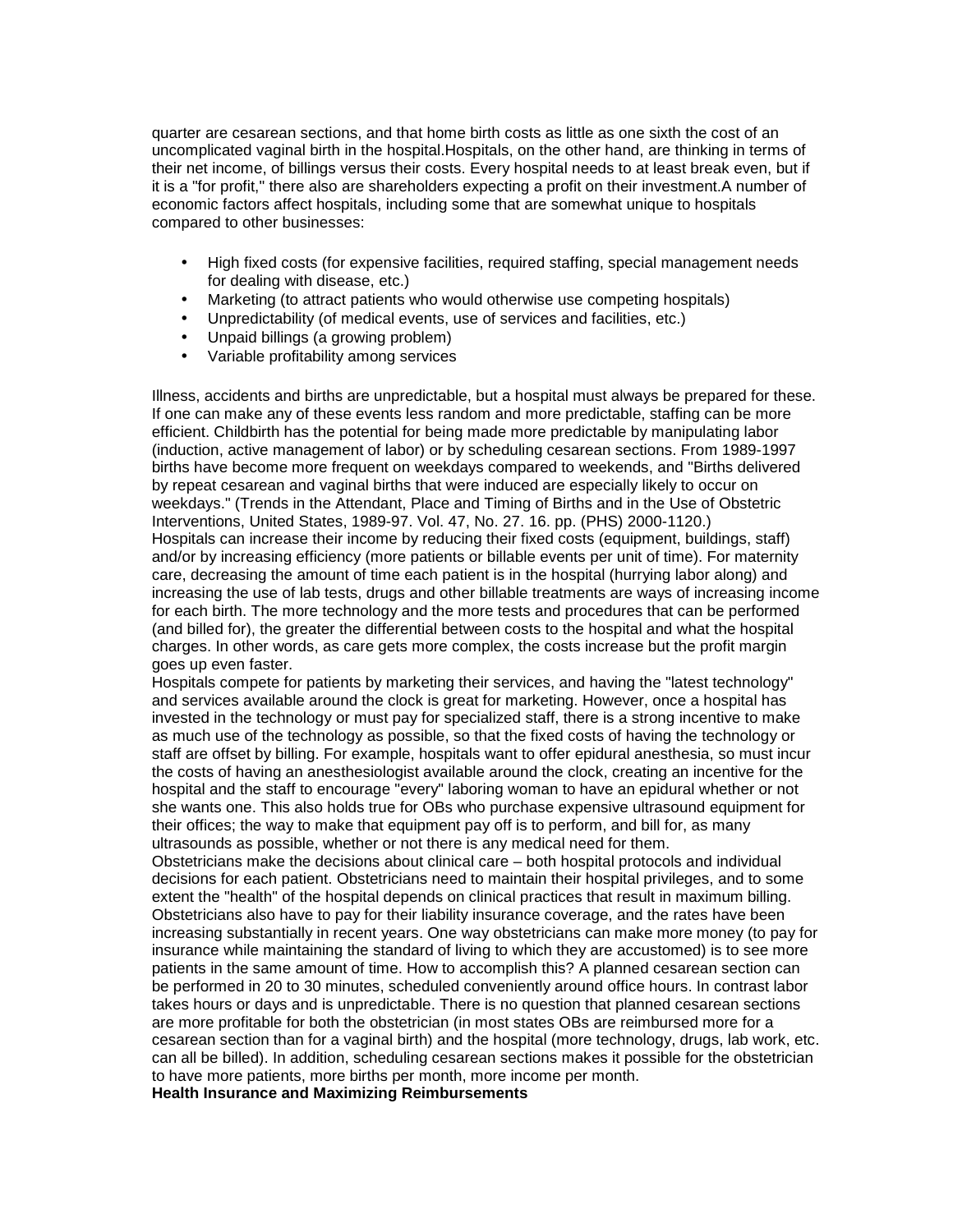Health insurance (including Medicaid) generally pays a "global" fee to the hospital and to the obstetrician for each normal birth. This means that for many births, the doctor and the hospital are paid a set amount per birth, regardless of the amount of time. The hospital, OB, anesthesiologist and other departments (lab, radiology, NICU, etc.) each charge separately. OBs generally are reimbursed more for cesarean sections and for "high risk" patients, and can "add on" for complications (the OB decides what is a complication).

The fact that more cesarean sections are performed when reimbursement is higher, shows that this intervention is done at least some of the time for economic reasons. For example, in 2000 cesarean sections were performed on 24.4% of patients covered by private insurance (which reimburses at the highest rates), on 20% of patients covered by Medicaid, and on 18.65% of women who were uninsured ("Care of Women in U.S. Hospitals, 2000" HCUP Fact Book No. 3). According to a CNM who has practiced for many years, in Georgia in 1987 the global fee for the OB for maternity care was about \$900. That amount increased quite dramatically to around \$3700 in 1993-94, but Managed Care was successful in bringing down the costs – by 1997 the global fee was down to about \$1500, but by 2003 this amount has dropped to \$900 – the same as in 1987 not counting inflation or changes in care. In the past it has been common to set fees high enough to cover not only the costs for the private patient, but to "cost share" or take up the slack for patients on Medicaid or without insurance. However, HMOs have essentially eliminated this kind of cost-sharing, plus increasing numbers of people lack any insurance and Medicaid insurance reimbursement rates have decreased. Thus many hospitals and doctors are really feeling the squeeze. When insurance reimbursements do not cover costs, hospitals and doctors are going to look at increasing the number of patients they can "process" per unit of time in order to compensate. Some hospitals will simply close down or stop providing certain services, which usually ends up decreasing access to care disproportionately for low-income people. Hospitals and OBs have found any number of ways to maximize reimbursements. One way is to inappropriately designate pregnant women as "high risk," based on demographics (Columbia-Presbyterian Hospital used this tactic to eliminate most pregnant women from being eligible for midwifery care at delivery) or for other reasons. Terminology also can be a tool, one example

being the common use of the disease term "gestational diabetes" which "communicates the need for high-risk surveillance to providers of third-party payments" (Gabbe SG. Definition, detection, and management of gestational diabetes. Obstet Gynecol 1986;67:121-125.).

## **Other Ways to Increase Hospital Income**

Increasing cesarean sections is another way to increase revenues, and performing fewer cesareans loses money. In the 1980's, Mt. Sinai hospital instituted a program that successfully cut the cesarean rate from 17.5% to 11.5% in two years. However, "The drop in cesarean sections cost the hospital and physicians approximately \$1 million in lost revenues over the twoyear program." (Koska MT. Reducing cesareans a \$1 million trade-off. Hospitals 1989;63(5):26). According to one mother-friendly obstetrician, who works to help her patients NOT end up with a cesarean section, it is relatively easy for an OB to "set up" a patient so she will end up with a cesarean without even realizing she was set up.

Admitting babies to Neonatal Intensive Care Units (NICUs) is a money-maker, especially if the babies are not very sick. A Ross planning associate said: "We can do a better job of budgeting our staff with these longer stays and increased numbers of patients. ... And we're doing procedures – highly technical procedures that cost a lot and can generate higher revenue based on the same occupancy." (Shearer MH. The economics of intensive care for the full-term newborn. Birth 1980;7(4): 1980. p 235) In fact, data on newborns in intensive care shows that primarily only very low birth weight babies, about 3 to 4 percent of babies, actually benefit from NICU admission; about 60 % of NICU admissions are low risk or mildly ill and unlikely to benefit. In the 1990's in one academic NICU unit newborns admitted for "evaluation" accounted for 2% of work hours in the unit, but for 7% of its revenues. (Perkins BB, The Medical Delivery Business. Rutgers University Press, 2004. P 130).

Increasing the use of epidurals increases profits by increasing billing, both for the procedure itself and for the increased needs for tests and treatments due to complications from the epidural itself. Hospitals also work to increase market share. Having the latest technology is a marketing tool, but once the technology is in place, there is a strong incentives to use the technology as much as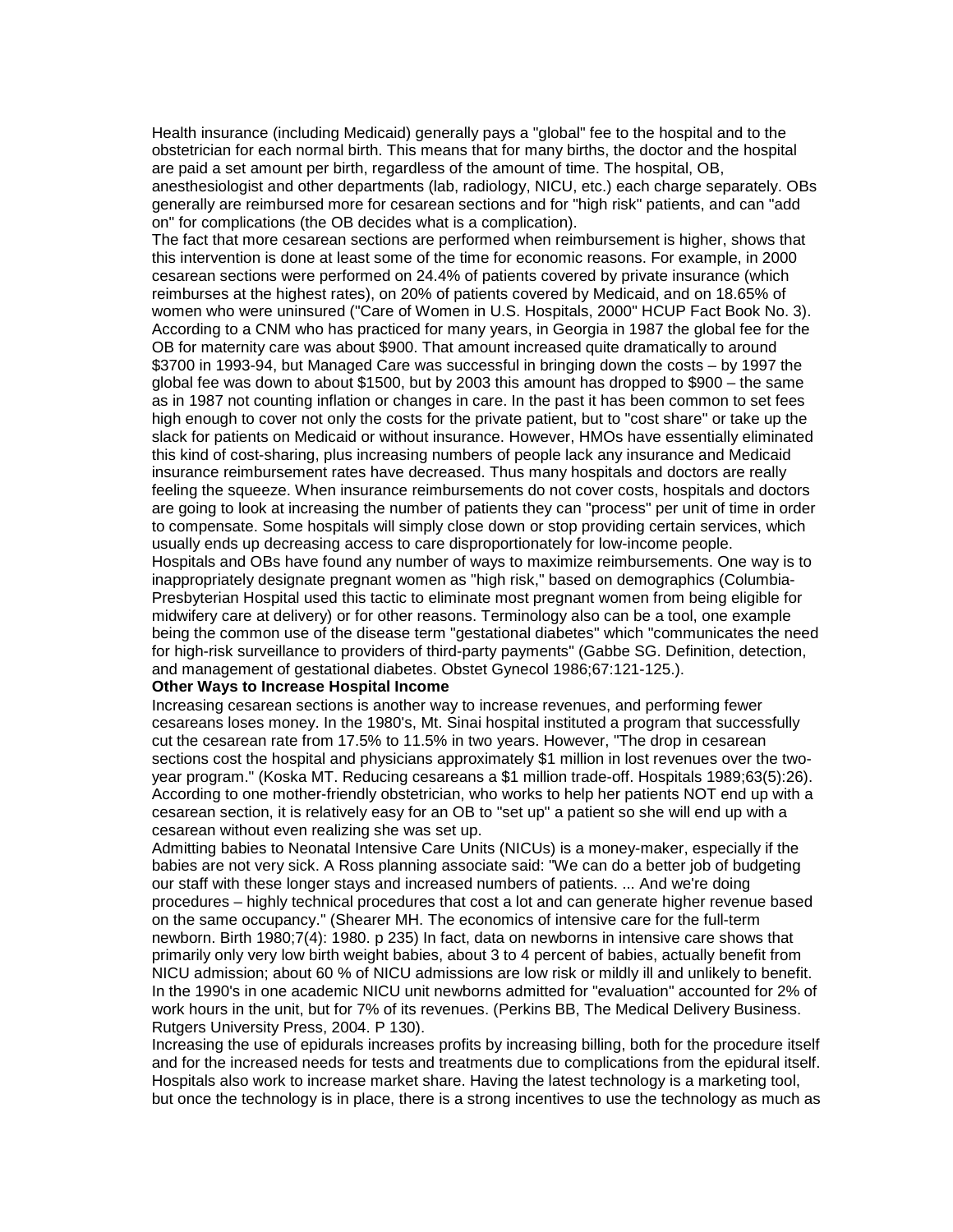possible in order to cover its costs.

Maximizing patient flow also helps profits. For maternity care, this includes having prenatal visits of minimal length, inducing labor, and scheduling cesarean sections. As Dr. J Caillouette commented on a study of the merits of elective induction: "It is no longer feasible for individual physicians who have invested 12 years in training at a cost of hundreds of thousands of dollars to dedicate extended periods to observing one normal woman in labor." (Macer JA, Macer CL, and Chan LS. Elective induction versus spontaneous labor: a retrospective study of complications and outcome. Am J Obstet Gynecol 1992:166:1690-7.)

Hospitals can also try to save money by reducing staff costs. Induction of labor, epidural anesthesia and scheduled cesarean sections can help. Electronic fetal monitoring, especially where one staff can keep an eye on multiple monitors at a central location, also reduces staffing needs. "Active management of labor" calls for artificial rupture of membranes for all women to speed up labor; oxytocin if progress is not at least "average," and a cesarean section if dilation is not complete within 10 hours of admission. "The newfound ability to limit the duration of stay [on the labor and delivery unit by using active management of labor] and therefore to quantify the number of patient-hours to be serviced has transformed the previously haphazard approach of planning for labor." (Driscoll K and Meagher D. Active Management of Labour 2nd ed. London: Bailliere Tindall, 1986. p 101) Recently, some hospitals have eliminated lactation consultants to "save money."

## **Results and Conclusions**

The results of all these economic factors leaves us with the following anomalies and paradoxes:

• Fully 85% of U.S. women enter labor at "low-risk" for problems (Healthy People 2010), but virtually 100% of U.S. women have at least one intervention. (**Listening to Mothers Survey**. Childbirth Connection 2002). Every intervention has the potential of doing harm as well as good. If a woman has an intervention she doesn't need, then she runs the risks with no counterbalancing benefit.

**http://childbirthconnection.org/article.asp?ClickedLink=334&ck=10068&area=27**

- There is no justification for cesarean section rates over 10 to 15% (Recommendations WHO Consensus Conference on Appropriate Technology, 1985), but the U.S. Cesarean section rate is 26.1% (National Center for Health Statistics, June 2003). The Childbirth Connection conducted a systematic review of the research on cesarean versus vaginal birth and found 33 outcomes for which cesarean section introduced excess risk compared with vaginal birth, some of which were life-threatening or held the potential for permanent damage **http://childbirthconnection.org/article.asp?ck=10164**.
- WHO recommends an induction rate of 10% or less, but in the Listening to Mothers Survey, induction was attempted 44% of the time (and worked more than 1/3 of the time). In addition to increasing the likelihood of fetal distress, inducing labor roughly doubles the chances of cesarean section in first-time mothers (Goer. Elective Induction of Labor 2002, **www.hencigoer.com/articles/elective\_induction/**).
- Continuous electronic fetal monitoring (EFM) does not improve outcomes in either low risk or high risk births, but in the Listening to Mothers survey 93% of women had continuous EFM. Compared with intermittent listening, continuous EFM increases the likelihood of cesarean section and vaginal instrumental delivery (Thacker et al., Continuous electronic heart rate monitoring for fetal assessment during labor [Cochrane Review]. The Cochrane Library, Issue 3, 2004, **www.cochrane.org/cochrane/revabstr/AB000063.htm**). The Childbirth Connection's

systematic review found 15 outcomes where assisted vaginal delivery introduced excess risk compared with spontaneous vaginal birth.

Compared with women seeing only obstetricians, women receiving hospital-based midwifery care spent less time in the facility, experienced fewer cesarean sections, experienced fewer vacuum or forceps assisted vaginal deliveries, had fewer episiotomies, were less likely to be induced, and experienced less technical intervention. (Jackson et al. "Outcomes, Safety, and